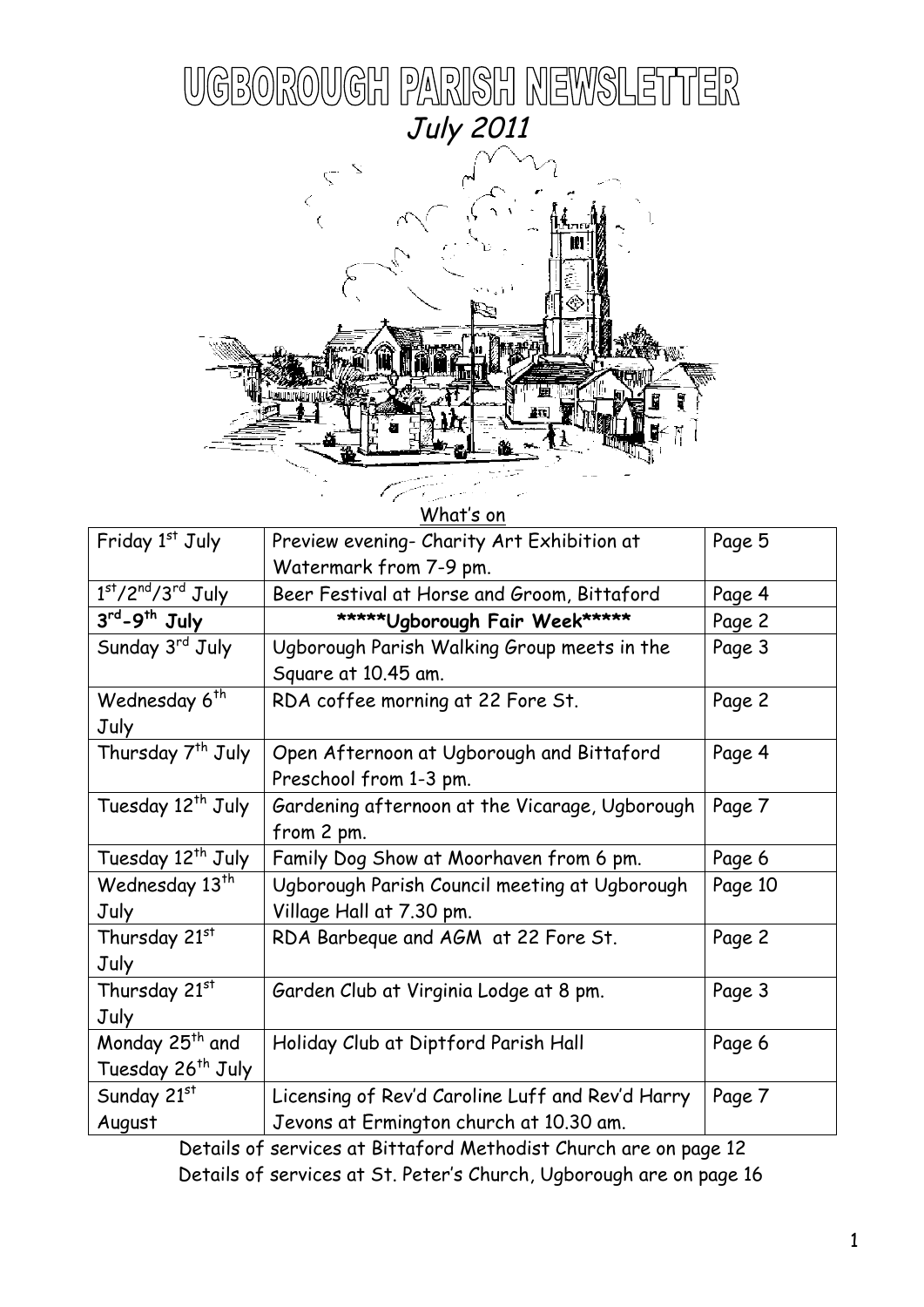Ceremonial flying of the Flag. The flag will be flown on the following occasions -

Saturday July 9<sup>th</sup>- Ugborough Fair Day

Sunday July 17<sup>th</sup>- Birthday of the Duchess of Cornwall

Monday August 15<sup>th</sup>-Birthday of the Princess Royal

Erme Valley Riding for the Disabled. Peggy Douglas

Our dressage team did us proud- 6 Firsts, 2 Qualifications and a good day had by all!

We have now raised £1400 with the Sponsored Slim, and more recently £1000 at our Wedding Anniversary and Birthday celebrations. Thanks to all who contributed.

The Annual Coffee morning is on Wednesday 6<sup>th</sup> July at 22 Fore St.

The Barbeque and AGM will be held on 21<sup>st</sup> July at Ugborough and looking further ahead the Moonlight Steeplechase this year is on  $3<sup>rd</sup>$  September. If you feel that you can help at The Brook in any way, please contact Peggy on 07882286421. Thanks.

# **UGBOROUGH FAIR WEEK**

Sunday 3rd July - Soccer on Ugborough School Field Tuesday 5th July - Quiz in Village Hall at 8pm Wednesday 6th July -Bingo in Village Hall at 7pm Fun and laughter sprinkled with prizes! What could be better!! Come and join us one and all.

Thursday 7th July - Skittles Final in Village Hall Friday 8th July - 'Ugborough's Got Talent' in Church at

7.30 pm

# **Saturday 9th July - Fair Day**

(Children's Fancy Dress gathers at 1.45pm near The Anchor) Stalls open in the Square at 2 pm.

We look forward to seeing you there!



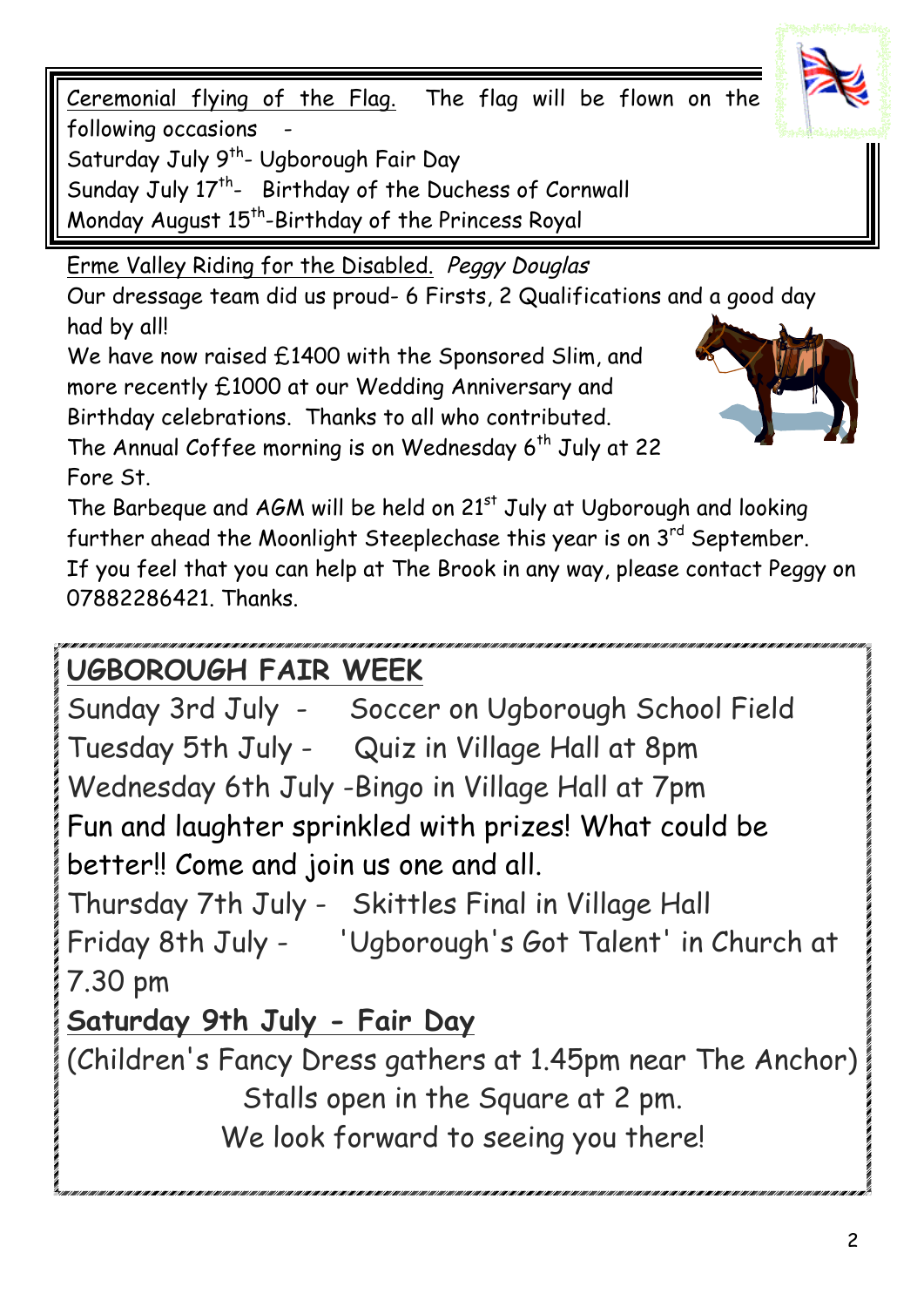## Garden Club Anne Holway

After wishing Rupert Gillard a happy 90<sup>th</sup> birthday we asked him to convey a card and our best wishes to his wife Joan for a speedy recovery after breaking her femur. We then watched the video of their afternoon at a Buckingham Palace garden party.



Shelley Hutcheon has been busy planning the village show. It will be on Saturday  $10<sup>th</sup>$  September. Details and schedules will be available from the Post Office after Fair Day. There will be many classes that the children can prepare for in the school holidays and there will be cream teas and the sale of produce and plants on the day. Help us carry on the tradition of a village show.

Our next meeting will be on Thursday  $21<sup>st</sup>$  July we look forward to hearing all about a visit to Hampton Court.

Monthly rainfall at West Cannamore, Ugborough, 510 ft. above sea level Thanks again to Len Wakeham for this detailed record.



Total for month- 43mm = 1.69 ins.

Ugborough Parish Walking Group Merryl Docker

Join us on **Sunday 3rd July** at 10.45am in Ugborough Square to find out where we will walk and what we will find in this beautiful Parish of ours. All welcome, whatever ability. What a great way to



spend a Sunday morning! Contact Tom Holway 01752 893114 or Merryl Docker on 01752 893651 for more information on our Parish Rights of Way.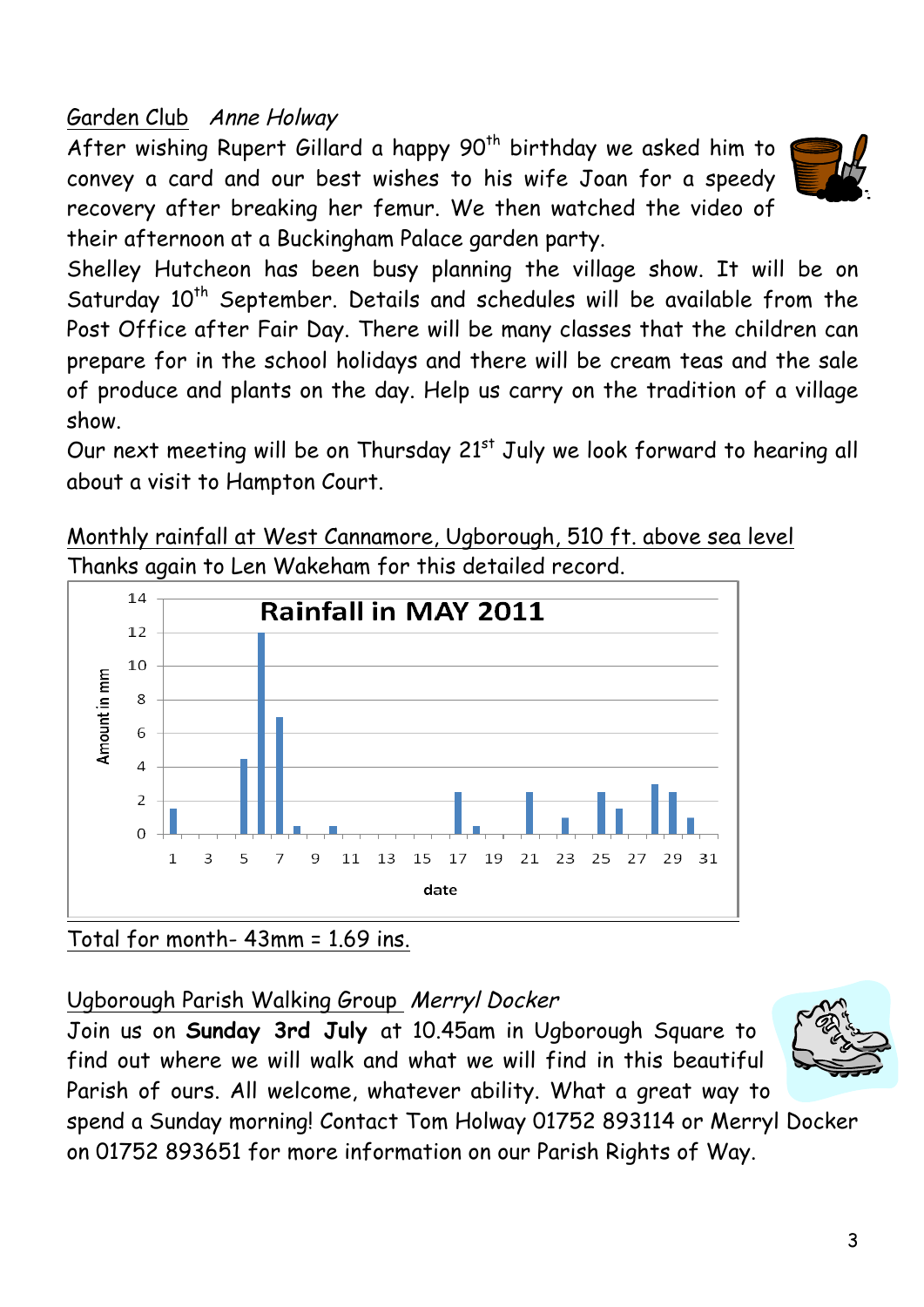## Ugborough and Bittaford Pre- School. Naomi Williams

Summer term is speeding past very quickly, it will soon be the end of the academic year and due to a change from two intakes a year in to primary education to just the one intake, we are working closely with teachers and support staff at Ugborough Primary School to ensure the smooth transition of 10 of our pre-school children in September . We will be holding an "Open Afternoon" on Thursday  $7^{th}$  July between 1pm and 3pm, on the same afternoon as Ugborough Primary school's "Open Day" when everyone is welcome to come and view our Outstanding pre-school, as well as visit the Outstanding primary school next door. The "Toddler Group" in the village hall on Monday mornings 10am to 11.30am is proving extremely popular with numbers increasingly weekly, which in turn has resulted in a rise in the number of children attending our pre-school, which again is great for the local community.

Dates for diaries - last day of term will be Thursday 21<sup>st</sup> July and we return after the summer break on Monday  $5^{th}$  September - we hope you all have a safe summer holiday with lots of fun!

Ugborough and Bittaford Pre-School is now officially an "Outstanding" preschool as judged by our Ofsted inspection in March 2011. We continue to welcome children from all over the area from 2 years old to school age, offering two FREE taster sessions so that you and your child get the opportunity to come and see the setting and meet the staff prior to starting. Our opening hours are Monday, Wednesday and Thursday 9am to 3pm and Tuesday and Friday 9.00am to 12.45pm, term time only. For further information please contact either Tania or Naomi on 07763 215455, also you can log on to our website at www.ugboroughandbittafordpreschool.org.uk and learn more about our setting.

The Horse & Groom in Bittaford are holding their 2nd SUMMER BEER FESTIVAL with the "HORSEFEST" Beer Tent on Friday 1st July, Saturday 2nd and Sunday 3<sup>rd</sup> July, featuring- the Plymouth Morris Men, Live Music with "RETROSPECT" Live on tour, the world famous "Rick the Stick & Dave the Rave", a Hog Roast, the "HORSEFEST" BEER TENT, full of locally brewed real ales & ciders, and a charity auction & raffle, all in aid of the "RDA" Erme Valley Riding for the Disabled, and other local charities. Let's try to beat last year's £ 566 raised for charity!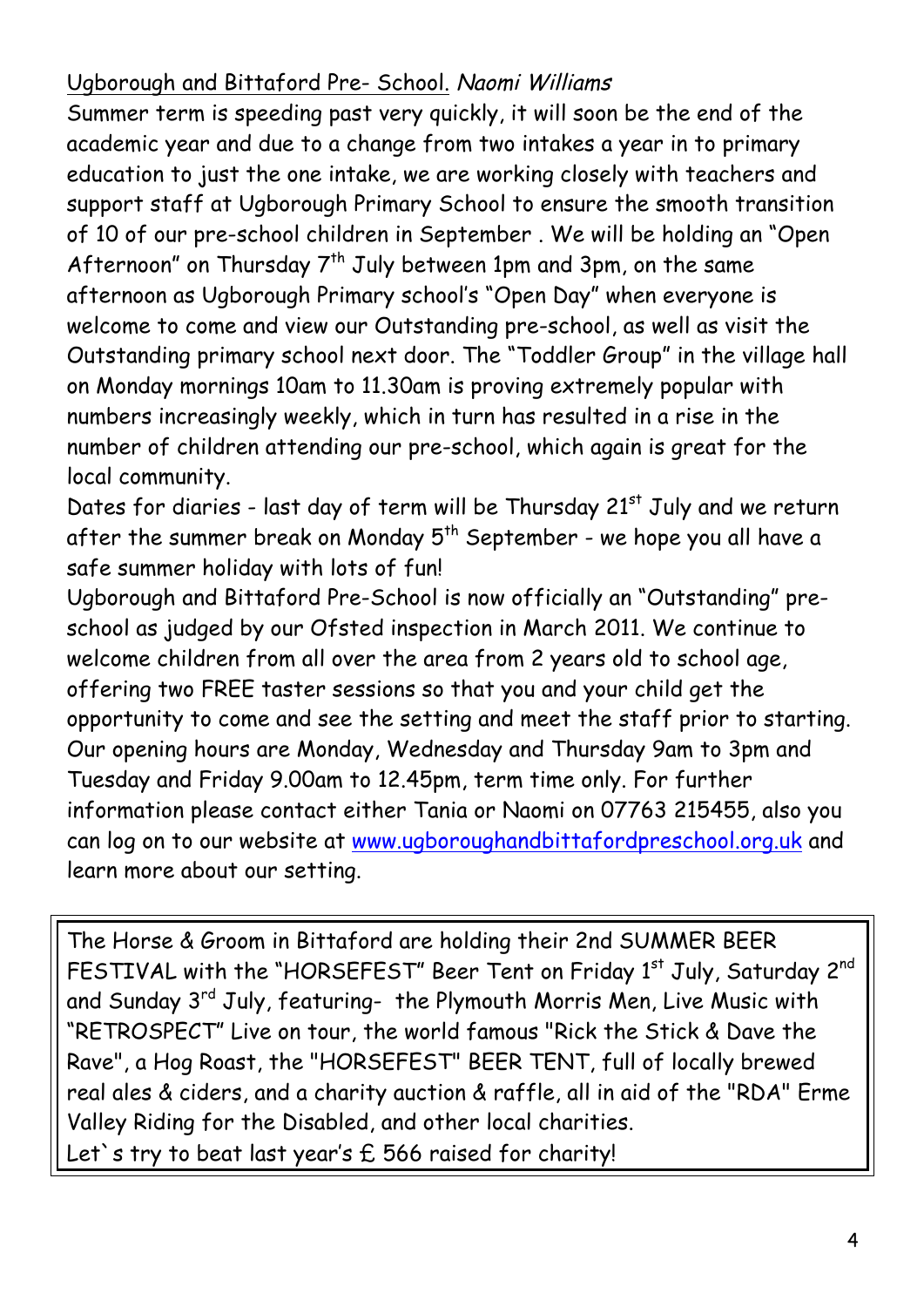

Book Lovers Anne Nonymous Two books that I think will be

Sky Burial by Xinran

unforgettable.

A true story about a young Chinese woman, Shuwen, who on hearing of the death of her husband in Tibet, decides to join the Chinese Army and go to Tibet to discover the truth. It would take her 30 years to find this truth – becoming separated from her regiment and finding herself lost in the mountains of North Tibet, she is taken in by a family of Tibetan nomads. What was so refreshing was that you don't need to know much about Chinese or Tibetan history, as it is first and foremost a story of love, loss and the strength of the human spirit, told on a very personal level. Skellig by David Almond

This book came to me highly recommended. You may find it on the teen shelf, at your local library – if not ask ! Children's reservations are FREE!! A simply written, but an emotional story about a young boy, Michael and his family who have moved into a house that needs 'major renovation'. He has a baby sister, born with a damaged heart – so his life is temporarily on 'hold', while he and his parents wait to see if she will live.

Michael makes friends with a girl called Mina and they both go to help a tramp (Skellig,) whom Michael has found in a derelict garage. In return for the gentle care and concern Michael has shown towards the tramp, Skellig is able to help the quietly desperate family. Is Skellig an Angel? The reviews from 11 and 12 year olds, who really enjoyed it and found it difficult to put down include- "it is a book that nobody will forget" -boy, aged 12 from Bristol.

South Devon artist, Paul Acraman is presenting a **Charity Art Exhibition for St Luke's Hospice.** Everyone is welcome to this exhibition in the **Atrium, The Watermark, Erme Court in Ivybridge,** which will be running for three months until the end of September.

**Preview Evening on Friday 1st July**, from 6.30 to 9.30 in The Watermark's Henlake Suite and Atrium, with where **classical guitarist, Guy Harris** will be entertaining us from 7.00 'til 9.00.

Drinks will be available at the bar and we'll be having a great evening, while helping St. Luke's Hospice to continue their wonderful work.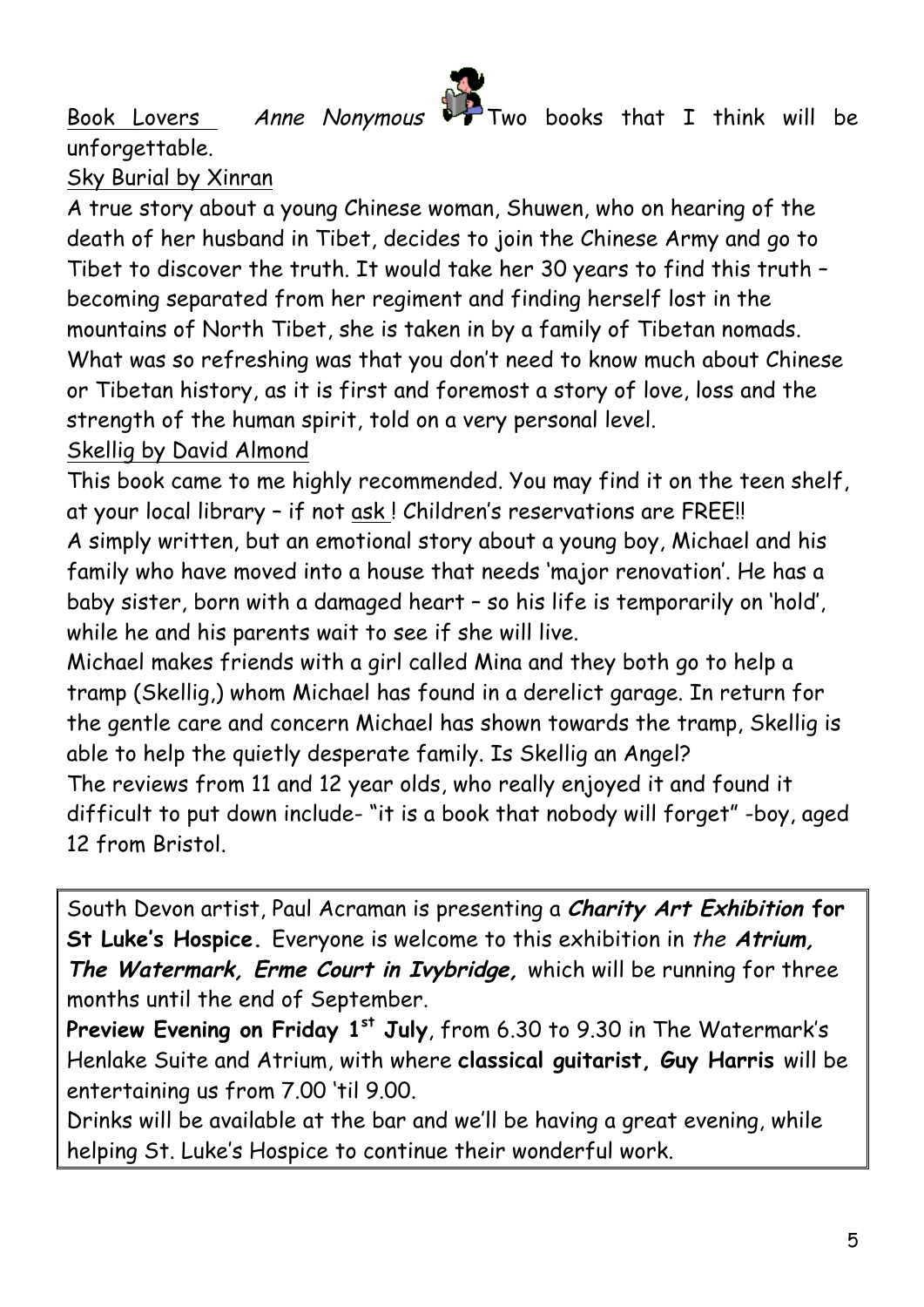Family dog show, Moorhaven, Tuesday 12<sup>th</sup> July at 6pm run by Dartmoor Pony Club- BBQ , lots of fun classes, agility and retrieving from the lake , All types of dogs and their well behaved owners are welcome at this the  $7<sup>th</sup>$ annual show. One of the most unserious of dog shows and definitely not affiliated to Crufts! £10 sponsors a class and you get to wear the bowler hat and judge it yourself! Special class for Toy dogs - that is push-a-long dogs on wheels - last year there were 10 entries!

A lovely setting by the lake and only £1 a class entry fee. Last year there were around 100 entries and loads of spectators retrieving from the lake most entertaining! For more info. and to sponsor a class contact Jonathan Mathys 07867 542 978. Do come along!

# Ugborough Village Hall Stafford Williams (Secretary)

We have now received the money from the Big Lottery Fund so that work can start on replacing the Hall lights. This work will include replacing the existing meters so that all electric will be on the mains and no-one will need coins again.

Work is also ongoing to resolve how hirings will be dealt with following the closure of the Post Office in September, but any thoughts on how best to cope with keeping a village diary and handing out hire forms are still welcome. It is hoped that some use of the Ugborough website will be possible and effort is currently focused on determining the feasibility.

# Ugborough Local History Group Merryl Docker

E<br>E

Please note there will be no meeting in July or August  $\sim$  but do visit our stall at Ugborough Village Fair on **Saturday 9th July.** We look forward to seeing you and sharing our History Group archive with you all.

Holiday Club for children under 12 - and for any teenagers who would like to come as helpers. Pre-school children are welcome **with parents.**  Venue - Diptford Parish Hall. Dates: Monday & Tuesday 25th & 26th July. Time 10.00 a.m. - 3.00 p.m. Bring a packed lunch; drinks are supplied. There will be an animal theme to the activities - Beasts of the Bible No entrance fee, but donations towards the costs are invited. Further details can be had from the Revd. John Ough 01548 821148 or the Revd. Caroline Luff 01803 868445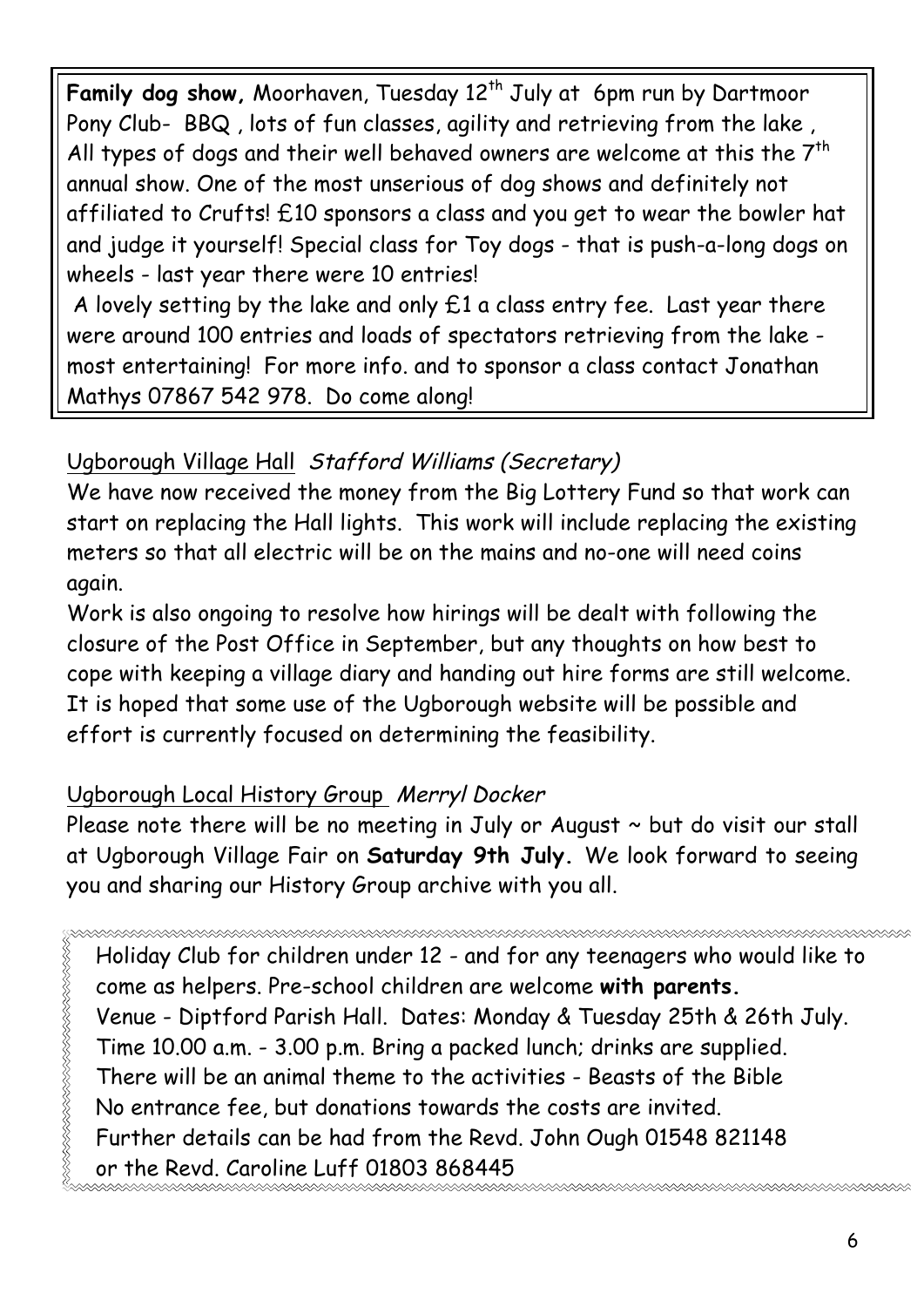### SPORTS REPORT- Janner Motson "TENDULKHAR PLAYS FOR UGGIES"

That may well have been what people would have said if they saw the refined bludgeoning of the Holbeton attack at the Uggies opening match. Man of the match Mike 'Thumper' McClement smashed his way to 68 whilst helping the Uggies make 173 chasing the home side's 220 off 40 overs. Earlier, John 'Bob Willis' Keenan had kept the Holbeton batsmen completely contained with excellent support from Andrew 'Dusty' Miller (0 for 22), Pete 'Anderson' Hale (2 for 44) and Iain 'Botham' Lumley (1 for 12), leaving them at only 78 off the first 25 overs. Despite heroic ice skating in the slippery outfield, the ball found gaps, the wides' count grew and a whirlwind century from the Holbeton number 4 spoilt the good work on a wet pudding of a pitch, following the first rain in weeks.

The Uggies started well enough with an opening stand of 41 from Dusty Miller (22) and 'Boycott' Williams (21), but hopes of a big total faltered after big hope Steve 'Peterson' Hughes fell cheaply to a wickedly turning, dipping, swinging, slower, faster ball out of the sun; thereby denying the huge crowd the entertainment they had paid so little to watch. Fortunately, that brought McClement to the crease, the sun came out and smiles broadened and the ball was battered to the boundary time after time. Well supported by Andy 'Cat' MacMillan (15) and 'Botham' Lumley (13) the Uggies were on course, but Thumper began to run out of partners and the tail could only muster 9 runs from the last 5 batsmen. Coach Cronin told Sports Report; "It was a solid performance, but we needed more maidens… because they could probably have played better. When we were in we were hurrying to get out and when we were out we could not wait to get in…to the pavilion. I think the selectors will need to take a long, hard look at their policy…of taking bungs." Watch out Ermington on 22<sup>nd</sup> June!

**Welcome** for the Revd Harry Jevons. We plan to have a gardening afternoon on Tuesday,  $12^{th}$  July at the Vicarage, Ugborough, starting at 2 pm. Please bring your own 'muscles' and tools. If anyone would like to contribute towards a 'Welcome pack' of goodies please hand over to your Churchwardens by the  $10^{th}$  July.

#### Celebration & Eucharist with Bishop John of Plymouth

for the **Three Rivers Mission Community and the Licensing of Revd Caroline Luff & Revd Harry Jevons** St Peter & St Paul Church, Ermington on Sunday, 21st August 2011 at 10.30 am.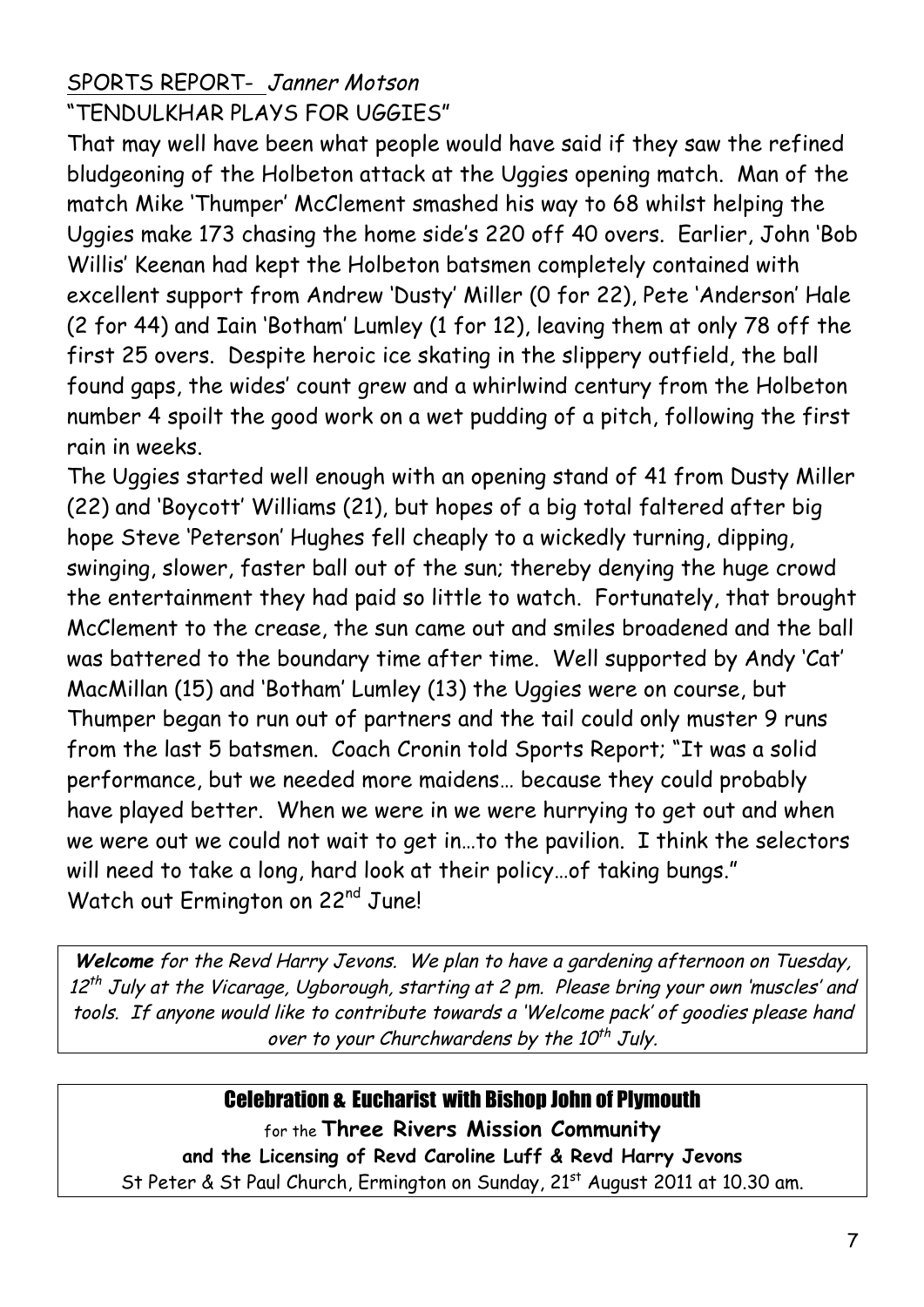Your Stars Tonight.

I have just accompanied the steamed dietor to a wedding that saw the collision of two worlds – for as so often happens – true love entangled posh Surrey and Outback Australia in a lover's knot. As the reception party progressed I felt the need to escape the Brit's up country chatter about the London property prices and working out at the gym and join the Australian contingent in the garden. I immediately get on the right side by organising another round of drinks and then promising not to mention cricket, and we soon get down to the important things in life - such as successful gold panning techniques and the restoration of '39 MGA sports cars.

As the night sky envelops us and the beer warms our cockles we turn our eyes to the heavens. Many of the constellations familiar to us such as the Plough and Cassiopeia are always below the Australian horizon - but there is one celestial wonder that we do share – the Milky Way. It is created by the light of our neighbours – the two hundred billion stars that make up our home galaxy – and as the dusk deepens they appear like thin billowing clouds arching to the north east from the southern horizon. It is thought that our galaxy is a flattened disc of stars about 100,000 light years in diameter, but only 1000 light years in thickness and we are about two thirds of the way from the centre. (At this time of year anyone who goes south to France or Spain should get a superb view of the Milky Way with their longer, darker, nights).

Around midnight the "T" shaped pattern of stars that makes up Scorpio rises just above the horizon – easy to recognise by the bright orange red star Antares. It is in this direction that astronomers believe is the centre of our galaxy – a mere 60,000 light years away. I enthuse to my audience (regrettably most appear to be taking a midnight nap) "It's the centre of everything, it's all we have and we must cherish it". At this moment the steamed dietor arrives twirling an empty bottle of Sauvignon Blanc and looking very relaxed - she beams at the assembled Australians and exclaims "Aahh Ugborough - truly the centre of the universe – we used to have a pub that did Kangaroo steaks – pop in for a cup of tea any time," and then she disappears into the gloom. Later we hear a muffled squawk and distant splashing. "Do you have crocs over here?" enquires one of my new Antipodean friends and I get another round.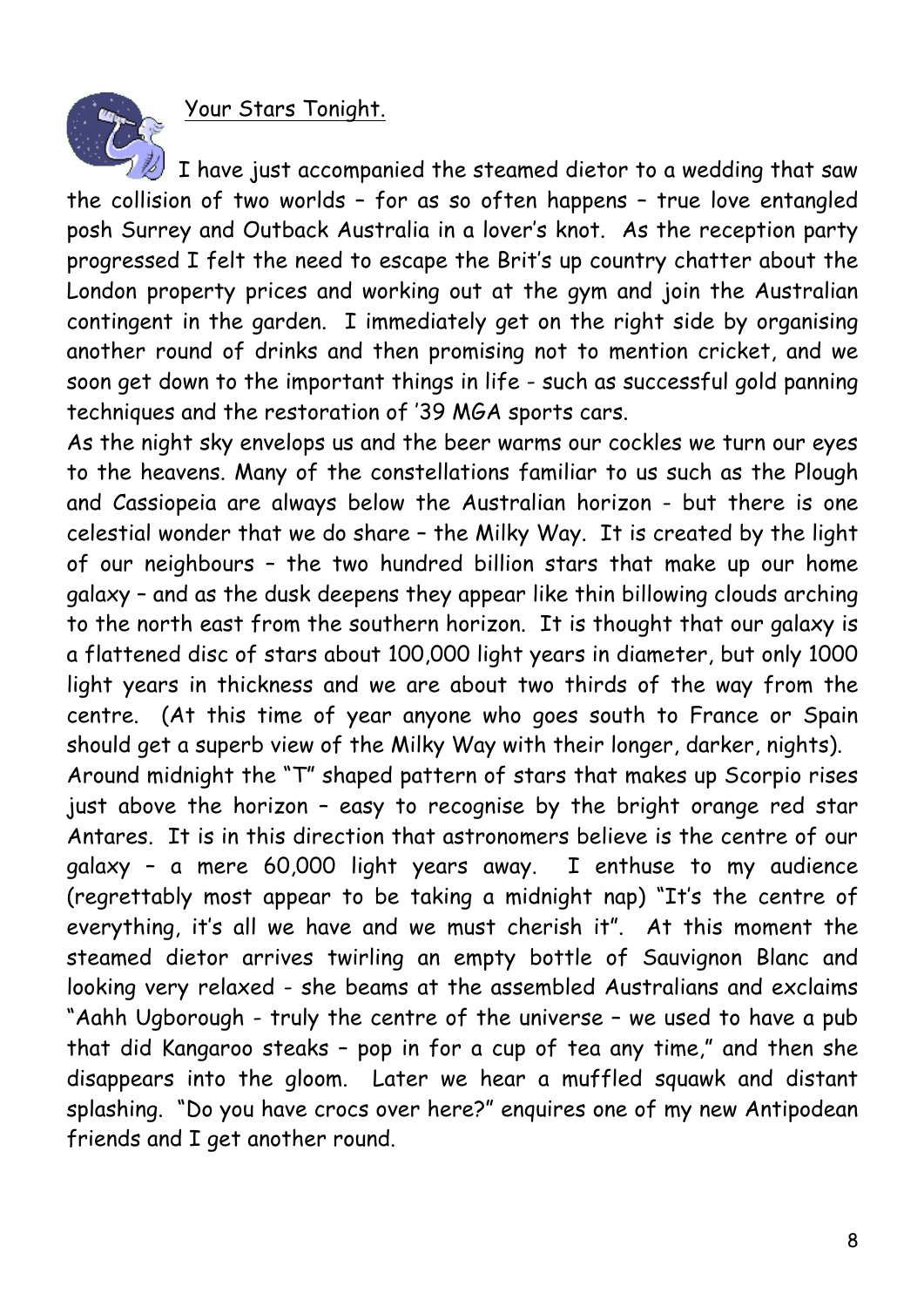Lord of the Manor- Gerald Arnold.

(This is the final part of Gerald's very detailed article- see May and June for the previous instalments. Thanks to Gerald for all his work in producing it.)

Lords could petition the King for the right to hold Markets and Fairs within their domain. Such grants or Royal Charters, were given in writing and where these documents still exist, they are beautifully crafted on vellum and have attached Great Seals of State. The authority meant the Lords could charge fees to the sellers for their sites and receive income from the traders. To regulate these events "Pie Powder Courts" were formed to control the buyers and sellers. Any disputes were settled in the "Pie Powder Courts" by the Reeve or an official appointed by the Lord.

Ugborough Fair was started some three hundred years ago and probably developed from livestock trading and the exchange of goods as there is no record of a Charter being given by the King.

In addition to the right to hold fairs, the Lord of the Manor held to right to free warren (sporting rights), foreshore rights, the right to wrecks, piscaries and riparian rights. Even today, these rights still exist in most Titles to the Manor.

Where land had been "Copyholded" or let to others, there was the right to income be it in the form of money paid on the quarter days, the right to receive beasts (Heriots), death duties and Scutage (a tax for defence of the Manor). There are the rights to minerals (as in the case of Haccombe and Ugborough), to tolls where roads and bridges had been constructed, to the Common Land such as the Town Square in Ugborough and the Ugborough Moor. The Waste Land and Fore Shore of the river Teign are still part of the Manors today.

One can see that the large array of rights held by the Lords of the Manor provided the backbone of society both socially and economically. Over the centuries, the Lords of the Manor have had to look after the communities.

History is littered with the requirements for the support of the poor, the provision of schools, the workhouses and the support of the Church. They were required by law to account for every household not only for their own income but to the King and Parliament. When England was threatened by France at the end of the  $18^{th}$  Century, the Lord of the Manors had to keep a record of all men between the ages of 16 and 50 for service in the Navy.

In fact there is a copy of a Warrant issued by John Winter, High Constable for Devon, in June 1795, directing the Constables of Ugborough to apprehend all men between the ages of 15 and 50 who are found wandering without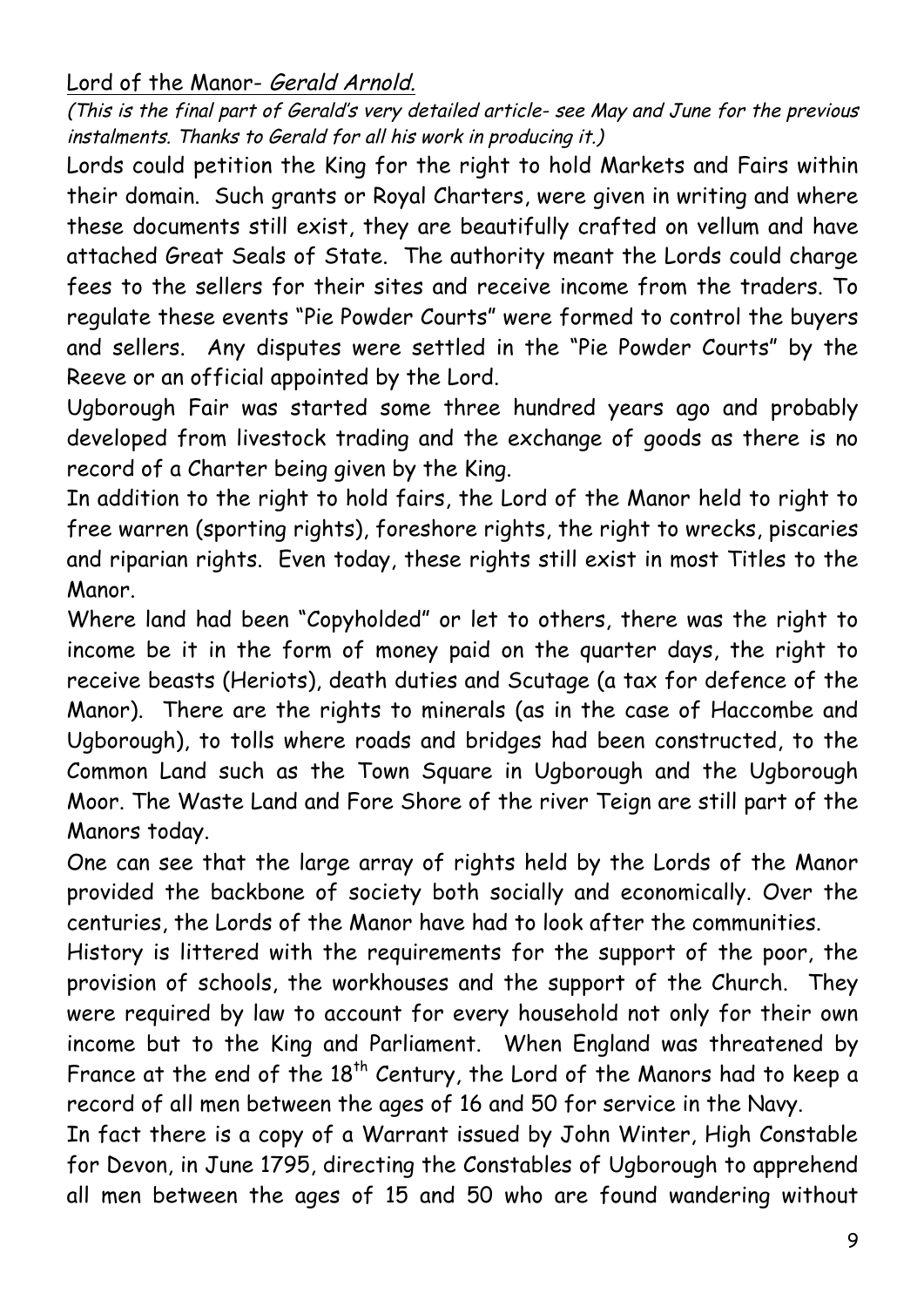means of support. They were to bring them before the Magistrate (in the case of Ugborough, the Lord of the Manor) for service in the Navy and to account to the Magistrate if none were found.

Gradually the role of local responsibilities was expanded and taken over by the new Municipal Authorities, which in turn became what we now know as Local Government.

The Manorial system had lasted for hundreds of years and it wasn't until the 20<sup>th</sup> Century that it was changed through the far reaching Law of Property Act of 1922 and the Land Registration Act of 1925. The 1922 Act abolished the "Copyhold" system and converted it into either freeholds or Leases for 999 years. The Manors were compensated for this, and the Act did confirm many of the other rights held by the Manor, such as the Fairs, minerals and piscary rights. The rights for each Manor were recognised on an individual basis as they varied so much.

As a Lord of the Manor you have the honour and privilege of holding the Title. You have the responsibilities for the communities within your bailiwick and a duty to look after them; not forgetting the future, when others will recall your efforts. Looking through manorial history, be it in the documents that pass to you on accepting the hereditary title or from reading the many treatise available, you are very aware of the unique piece of English history that you now occupy. In the Manorial documents, you see the lives of the people who wrote them, the events, whether local or national, that lead up to the need for the document and the consequences thereof. It is over a thousand years covering those lives, the communities they looked after, their successes and failures for whatever reason that brings you to today.

Ugborough Parish Council Clerk: Sarah Woodman Tel: 01626 824568 email: ugboroughpc@yahoo.co.uk Website: www.ugboroughparishcouncil.gov.uk

The Dartmoor National Park Authority Director of Planning, Stephen Belli attended the June Parish Council Meeting to discuss the DNP planning service – he had read our newsletter, in which the DNPA had been criticised by the Parish Council for failing to reflect local needs and aspirations. This followed the refusal of a planning application for a dwelling for a local family off Shute Lane, Wrangaton.

Stephen Belli outlined his priorities, which included: reducing staffing by 35 officers to meet a budget reduction of about £1m over the next few years; improved interaction with Parish Councils; a review of the enforcement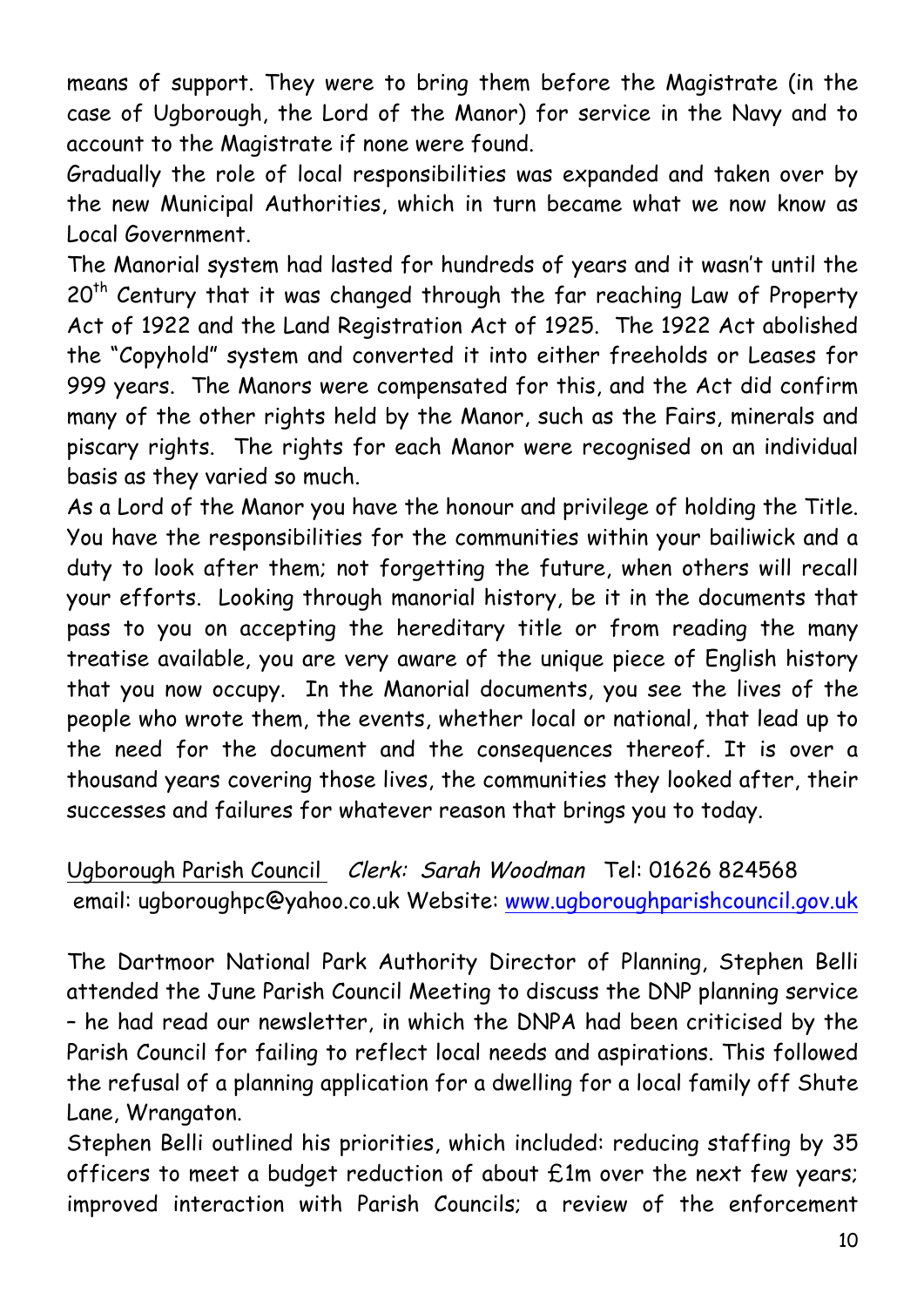service; promotion of affordable housing; and pushing forward the Design Guide and Development Plan.

The Dartmoor National Park Consultation on the Development Management and Delivery Development Plan Document is being held in July and this is your opportunity to have your say and make a difference. Events near Ugborough are being held from 3-7pm at: Cleder Place, Ashburton 5 July; Old School Centre Car Park, South Brent 18 July; and Globe Inn Car Park 19 July. (See also below for more information about the Development Plan consultation.)

The Police Report identified one crime in the Parish for May, relating to burglary from a portacabin. Incident logs had also been recorded for anti social behaviour in the Moorhaven and Wrangaton area, and the loss of some sheep.

Devon & Cornwall Community Watch Association has announced its Community Awards Scheme 2011, and the Parish Council agreed to put forward Sue Johns for her work within the community.

Faster rural broadband is due to become a reality. Devon and Somerset have won their bid and will receive £30m funding for a massive investment plan so that everyone has access to basic broadband by 2015, with at least 85% of premises having access to superfast broadband speeds and 100% by 2020.

The 2010/11 Parish Council accounts were approved at the meeting. Expenditure over the year amounted to just over £16,300 and income £16,900, which left a surplus of about £520. Total resources at the end of the financial year amounted to £14270, which, in addition to day-to-day expenses, is needed to fund the conduit renovation and levelling of the Moorhaven playing field. The accounts will now be scrutinised by the Audit Commission to ensure that the Council's financial management is adequate and effective.

Planning Applications The Parish Council raised no objection to the proposed all weather sand school, barn, hardstanding and storage area on land north west of Toby Cross Ugborough, nor to the detached double garage next to Lakeview Cottage, Moorhaven – although conditions should be included to ensure that it was only used in connection with the cottage and should not be used for residential purposes.

The next Meeting will be at 7.30pm on Wednesday 13th July, and you are welcome to attend. Agenda and minutes are displayed on the Council's noticeboards and website.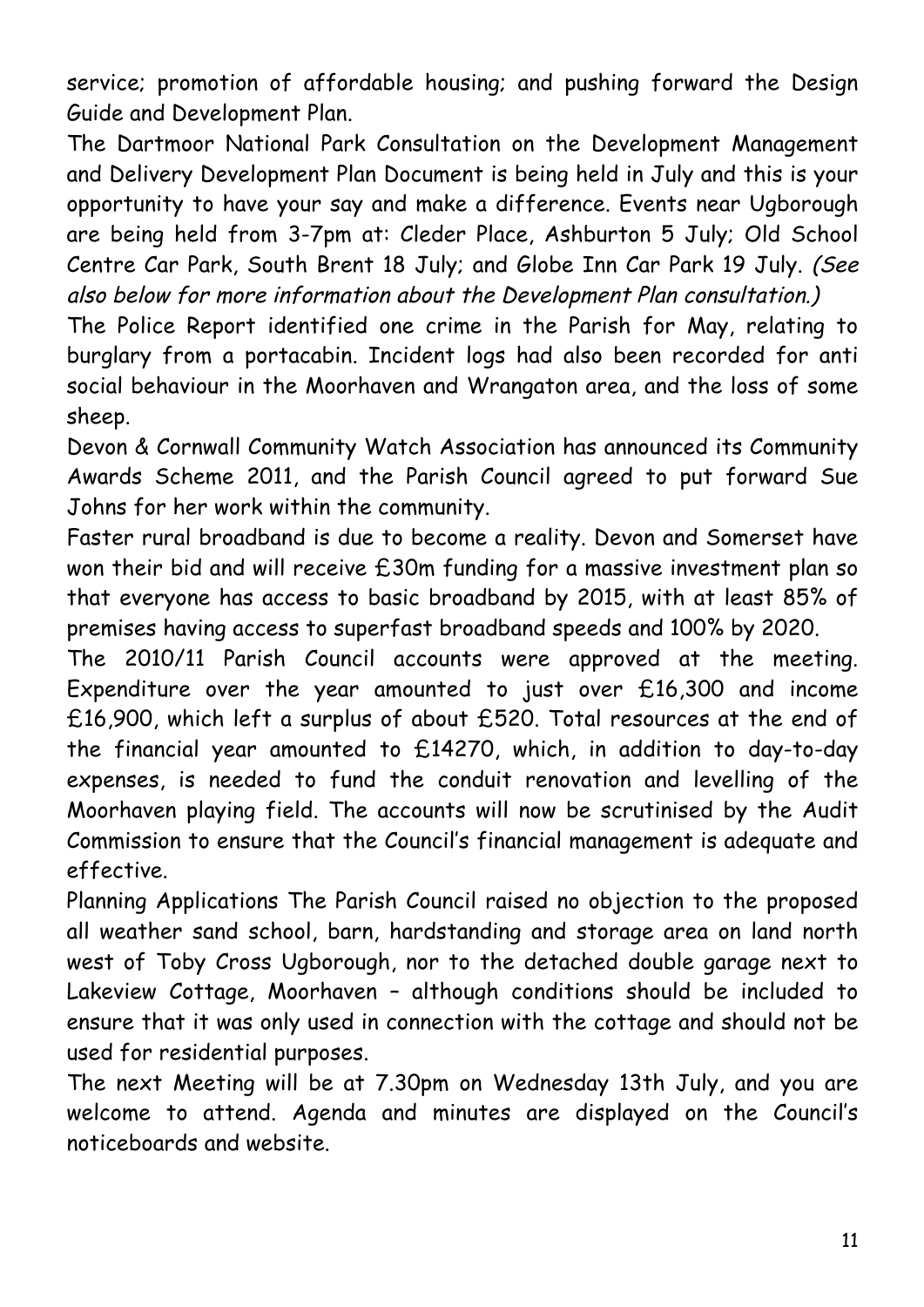## Planning Policy in Dartmoor National Park

Dartmoor National Park Authority is the local planning authority for the whole of Dartmoor National Park. A range of planning policies is used to help guide development and to shape the future of Dartmoor. The Authority is currently preparing a document that will provide more detailed development management policies and proposals to complement the adopted Core Strategy. This document is called the Development Management and Delivery Development Plan Document, or DMD for short! The Authority is consulting on a draft version of the document in the summer of 2011 and we would like to hear your views. Everyone is invited to the consultation events (see Parish Council item above for local venues) to learn more and comment on the proposals. You can make your views know by letter, e-mail or by filling in one of our consultation forms which are available on our web site or at the consultation events. The full document is also accessible on our web site. If you wish to send in comments, they must be received by the Authority by 23 September 2011.

The contact addresses and the web site address are: Website: www.dartmoor-npa.gov.uk

Forward Planning Team, Dartmoor National Park Authority, Parke, Bovey Tracey, NEWTON ABBOT, Devon, TQ13 9JQ E-mail:

forwardplanning@dartmoor-npa.gov.uk

### Bittaford Methodist Church Jutta Berger

You are very welcome to join our services which start at 10.30am each Sunday.

| 3rd July  | Revd. David Youngs | Revd. A. Wright<br>7th August |
|-----------|--------------------|-------------------------------|
| 10th July | Miss S. Bolt       | Mr. P. Griffin<br>14th August |
| 17th July | Mrs. S. Merrin     | Mr. M. Cade<br>21st August    |
| 24th July | Mr. N. Norris MBE  | 28th August<br>Miss C. Stead  |
| 31st July | Revd. David Youngs |                               |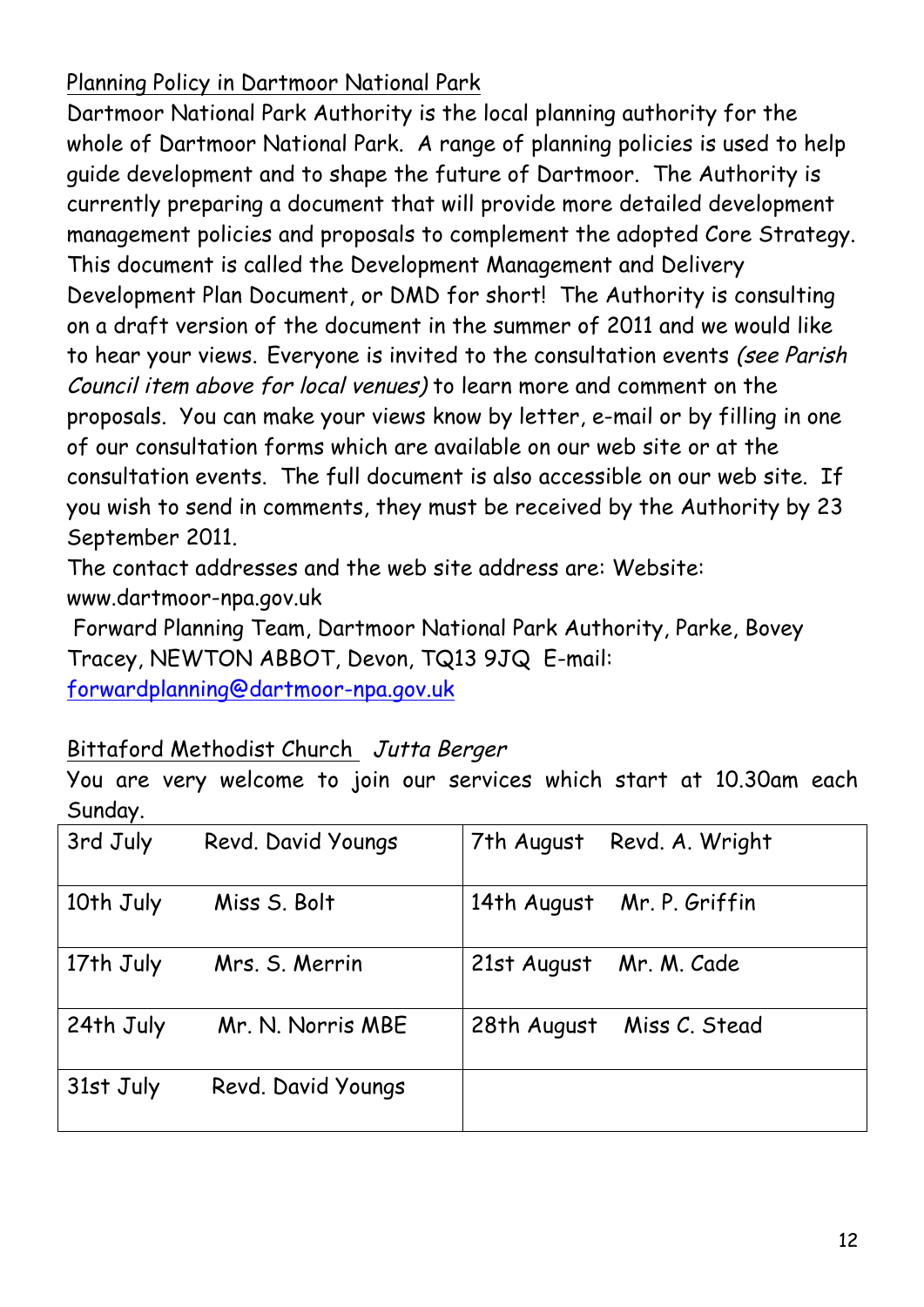### St Peter's Church, Ugborough

Dear Friends,

Our parish life seems to be frantically busy at present – there was the Confirmation in Ugborough last Sunday, a really warm, exciting and challenging occasion; tomorrow St. Andrew's asks us to flex our physical muscles and blitz-clean the church ready for Strawberry Fair; in the afternoon there should be plenty of people flexing their mental muscles at the Parish Quiz to round off our celebrations of the 400<sup>th</sup> Anniversary of the Authorised Version of the Bible; next weekend we are invited to tour the gardens of Diptford; we clergy are booking in for courses to keep us up to speed with current Safeguarding procedures for children and vulnerable adults and plans are afoot for the Holiday Club in Diptford and Craft Club in Halwell. So I'm very glad I have booked to go on retreat next week - just three days when I'm forcibly removing myself from the kitchen and the computer, from my diary and address book, from the telephone and the roads and lanes of the parishes. This is not because I have lost interest or enthusiasm for any of those things and the contacts which they betoken, but because, without care, the balance of life can so easily tip unhealthily and there is no time left to rest in the Lord. I am looking forward to those three days at the Abbey retreat house in Glastonbury along with a group of Mothers' Union members, just having time to wander around a sacred space, as the Abbey grounds are accessible at any time, to look at nature, to read and pray, to listen to God – and maybe even to have a day-time doze! I recommend the exercise to anyone who is earnestly wanting to walk this life alongside our Lord as it can help to restore that essential balance. I'm writing this on the Eve of St. Barnabas. Barnabas' name means Son of

Consolation and he was known by the other disciples in the very early days of the Christian Church as a great encourager. He is described in Acts 11 as a "good man, full of the Holy Spirit and of faith" He generously gave all the proceeds from the sale of his estate to the Christian mission and it was he who took Saul and introduced him to the other disciples, who were still suspicious of the lasting nature of his dramatic conversion.

It seems to me that there can't be a much finer accolade than to be a Great Encourager of others to remain firm and true to our Christian calling. We all need that encouragement ourselves from time to time; let's also be generous in offering it to those around us.

With good wishes and encouragement to you all, Caroline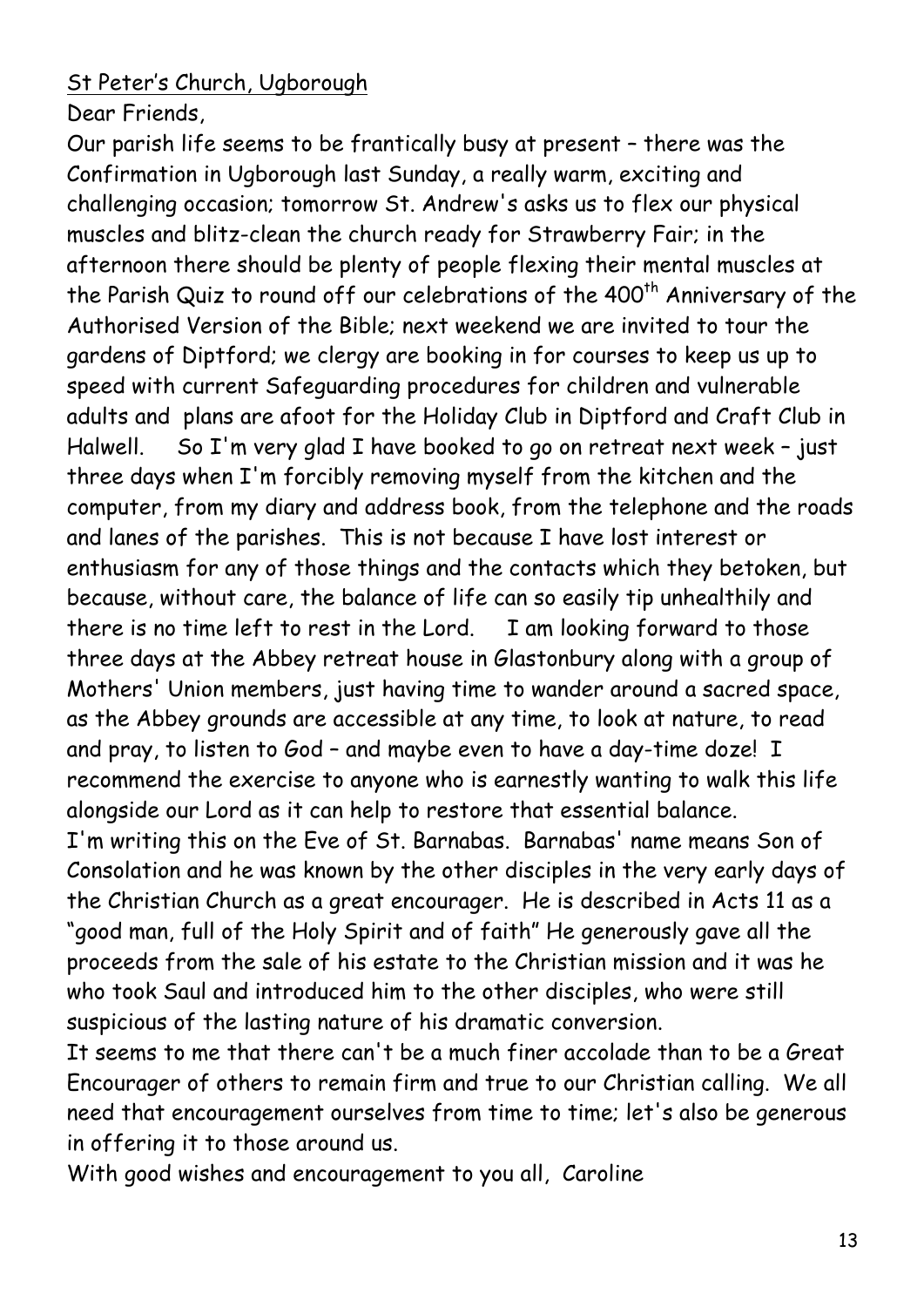### **The Bible Roadshow**

The Grand Finale of the Roadshow's travels was the inter-parish Quiz held in Ugborough church on June  $11^{th}$ . We had a speedy journey through the whole of the Bible, leaving participants and spectators quite exhausted! Thanks to Mr. Tony Redfern who ably acted as quiz-master and took up the challenge of names like Aholiah and Mephibosheth.

Thanks go, too, to the 20 participants from the 7 parishes, some recruited at the very last moment!! They all acquitted themselves very well, each team achieving 66% or above from 108 questions with the possibility of 150 marks. The winning team, by a short head from Harberton with Harbertonford, was Ermington with 115 points.

The spectators felt they had done very well – but didn't keep a record... I should like to say a heartfelt Thank You to all those who have made the Roadshow such a meaningful and worthwhile event – the Emmaus Group who did all the research and compilation of the material; those who have hosted the events with good refreshments; those who have carted the boards around the countryside; those who have read and sung; those who have produced other Bibles and related books; those who have contributed over £100 for the Bible Society's work; those who have helped with presentations at Synod and for the schools – Harbertonford, Diptford and Ugborough (I've also taken part of the display to Exeter Cathedral School and Trinity School); and to all who have encouraged and supported the enterprise and those who have been stimulated to discuss the text, language and meaning of our Scriptures. I finish with two of the quotations on display as we give thanks for the Word of God and this particular version:

Words from the Coronation Service as the Bible is handed to the Sovereign: Our gracious sovereign,

to keep your Majesty ever mindful of the law and Gospel of God as the rule for the whole life and government of Christian princes,

we present you with this Book,

the most valuable thing that this world affords.

Written by his Father in 1951 in the flyleaf of Philip's Bible,

Behold the book, whose leaves display Jesus, the Truth, the Light, the Way; Read it with diligence and prayer, search it and thou shalt find him there.

Caroline.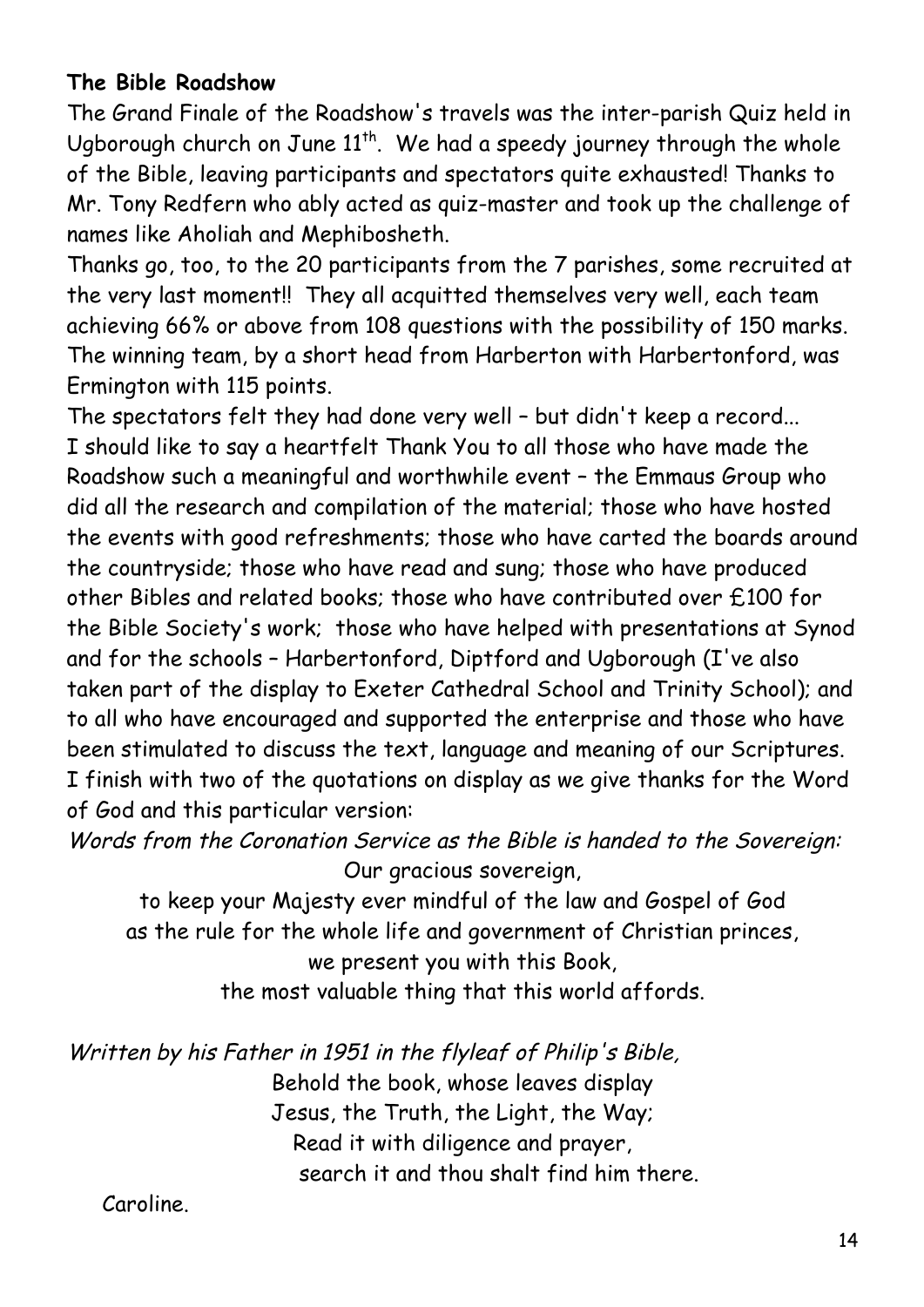### Heating St. Peter's Church- Peter Povey

The major complaint about our beautiful and historic Church is that it is always cold inside, even in the height of summer. Whilst this is a blessing in a heat-wave, these are rare events, and mostly we shiver, even when the electric panel heaters in the nave and chancel and the overhead light heaters are switched on. What is needed is a new properly configured heating system, which can generally keep the Church at around 9°-11°C to aid the preservation of the fabric, but can be boosted to a higher temperature to create a decent temperature for services and community events.

In the Church Council we are discussing the installation of such a heating scheme with a heat-engineering company experienced in heating large buildings. We are linking this with a possible scheme to utilise the large south-facing roof of the Church (the roof on the opposite side to Ugborough Square and the village) to produce electric power using photo-volteic technology, with excess power being sold to the grid. But planning will take time, and such a system will be costly, and there are some essential preliminary roofing, window and wall repairs that will be needed too. In the meantime however, the Church Council is hoping to install a temporary electric system at the west end of the nave, to heat the community area by the kitchen and toilet, using wall-mounted radiant heaters to warm this area when needed. The scheme, devised by Adrian Southwood and Philip Mann assisted by Dimplex, has already been passed by the Diocesan Advisory Committee, and the Church Council is now applying for the necessary Faculty to allow installation to commence. If the Diocesan Chancellor gives early approval, providing sufficient money can be found, the Church Council hopes to have this heating in use by the Autumn, and we can look forward to better use of the community area with an improved environment.

Advance Notice- There will be a Harvest Praise service at St. Peter's on Friday 7<sup>th</sup> October. Please keep this evening free!